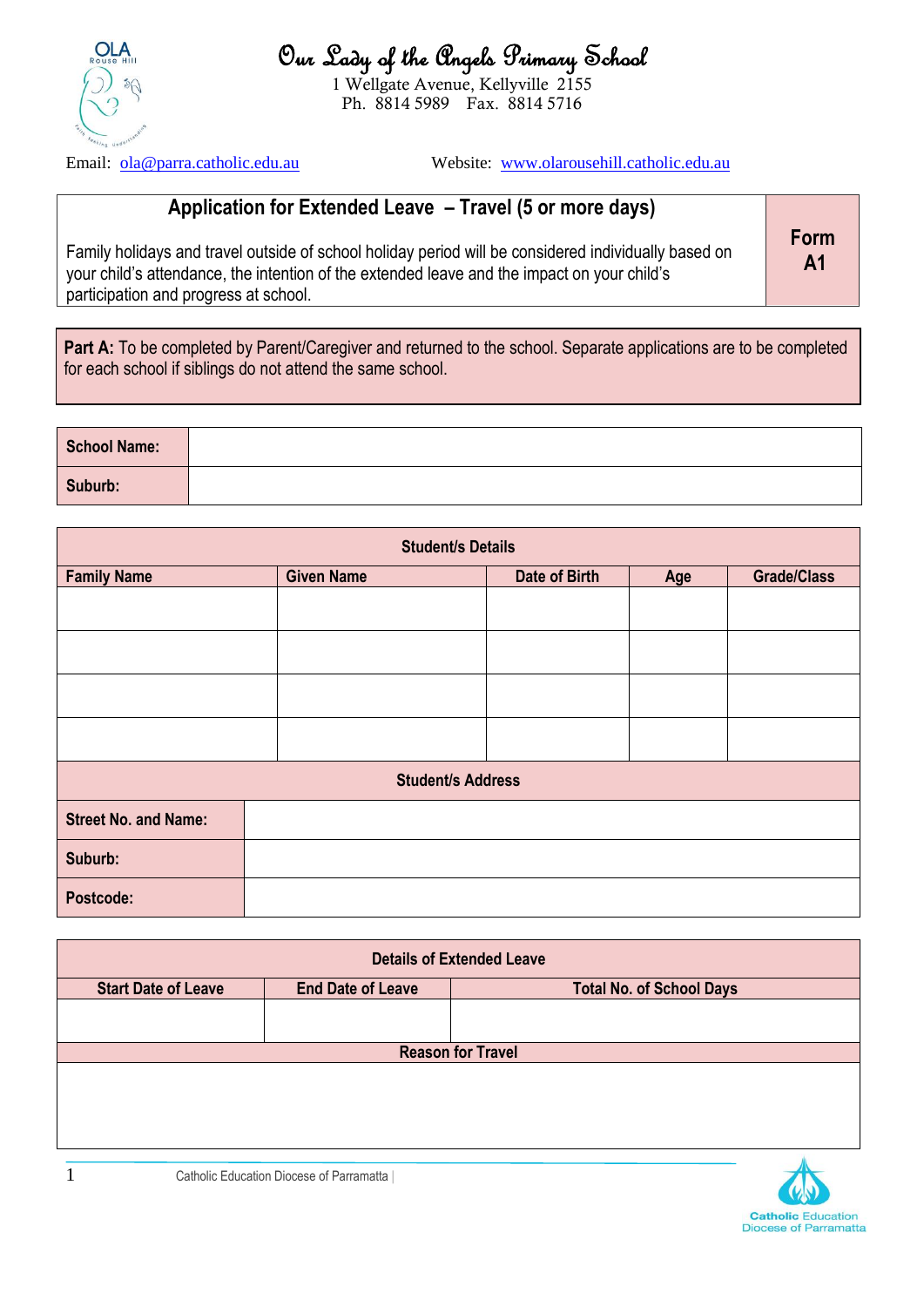

Our Lady of the Angels Primary School

1 Wellgate Avenue, Kellyville 2155 Ph. 8814 5989 Fax. 8814 5716

Email: [ola@parra.catholic.edu.au](mailto:ola@parra.catholic.edu.au) Website: [www.olarousehill.catholic.edu.au](http://www.olarousehill.catholic.edu.au/)

**Relevant travel documentation such as an eTicket (in the case of flight bound travel) or itinerary (in the case of nonflight bound travel within Australia only) must be attached to this application.**

| <b>Details of Prior Approved Extended Leave - Travel</b>                                                                                                                             |                                |                           |  |  |  |
|--------------------------------------------------------------------------------------------------------------------------------------------------------------------------------------|--------------------------------|---------------------------|--|--|--|
| Are there any current or previous applications for extended leave during this current school year? (Please tick)<br>If yes, please provide details of previous extended leave below. |                                |                           |  |  |  |
| <b>Previous Leave Start Date</b>                                                                                                                                                     | <b>Previous Leave End Date</b> | <b>No. of School Days</b> |  |  |  |
|                                                                                                                                                                                      |                                |                           |  |  |  |

| <b>Parent/Caregiver Details</b> |  |                   |  |                                  |                  |  |
|---------------------------------|--|-------------------|--|----------------------------------|------------------|--|
| <b>Family Name</b>              |  | <b>Given Name</b> |  | <b>Relationship to Student/s</b> |                  |  |
|                                 |  |                   |  |                                  |                  |  |
| <b>Street No. and Name:</b>     |  |                   |  |                                  | Postcode:        |  |
| Suburb:                         |  |                   |  |                                  | <b>Phone No:</b> |  |

As the parent/caregiver and the applicant for the above mentioned student/s, I hereby apply for a Certificate of Extended Leave – Travel and understand that my child/children will be granted a period of extended leave upon acceptance by the Principal for the reason provided.

I understand that, if the application is accepted:

- o I am responsible for the supervision of the student/s during the period of extended leave
- o The accepted period of extended leave is limited to the period indicated
- o The accepted period of extended leave is subject to the conditions listed on the Certificate of Extended Leave
- o The period of extended leave will count towards my child's/children's absences from school.

I declare that the information provided in this application is to the best of my knowledge and belief; accurate and complete. I recognise that should statements in this application later prove to be false or misleading any decision made as a result of this application may be reversed. I further recognise that a failure to comply with any condition set out in the application may result in the provided period of extended leave being cancelled.

| <b>Signature of Parent/Caregiver</b> | <b>Date</b> |
|--------------------------------------|-------------|
|                                      |             |
|                                      |             |